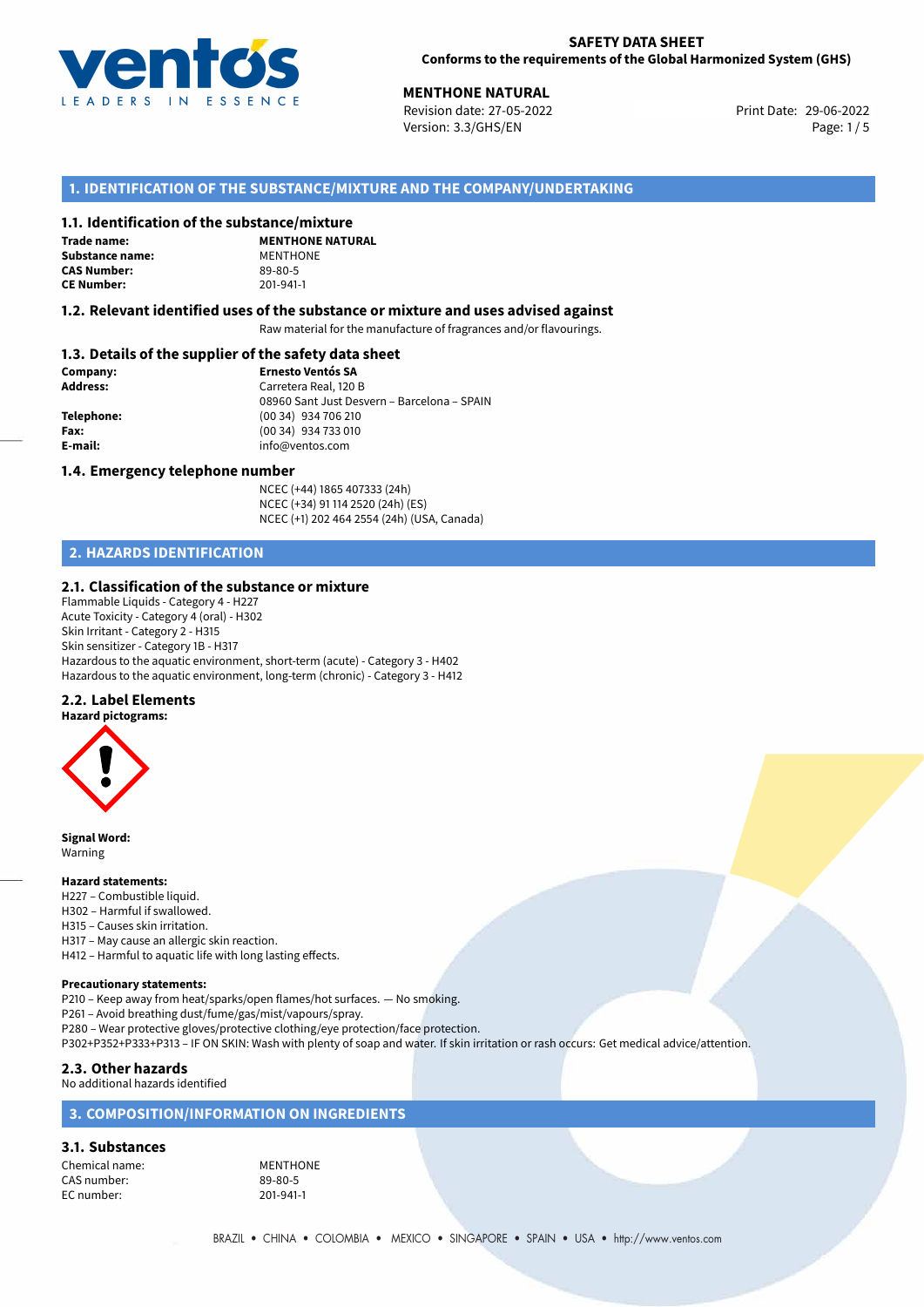

### **SAFETY DATA SHEET Conforms to the requirements of the Global Harmonized System (GHS)**

**MENTHONE NATURAL**<br>
Revision date: 27-05-2022 **And Contain the Case of Print Date: 29-06-2022** Version: 3.3/GHS/EN Page: 2 / 5

#### **Hazardous constituents:**

| <b>Chemical Name</b> | % (w/w)        | <b>CAS No</b><br><b>EC No</b> | <b>Classification according to GHS</b>                                                                                                                                                                                                                                                                                           |
|----------------------|----------------|-------------------------------|----------------------------------------------------------------------------------------------------------------------------------------------------------------------------------------------------------------------------------------------------------------------------------------------------------------------------------|
| <b>L-MENTHONE</b>    | >50            | 14073-97-3<br>237-926-1       | Flammable Liquids - Category 4 - H227<br>Acute Toxicity - Category 4 (oral) - H302<br>Skin Irritant - Category 2 - H315<br>Skin sensitizer - Category 1B - H317<br>Hazardous to the aquatic environment, short-term (acute) - Category 3 - H402<br>Hazardous to the aquatic environment, long-term (chronic) - Category 3 - H412 |
| <b>ISOMENTHONE</b>   | $>10$ ; $<$ 25 | 491-07-6<br>207-727-4         | Flammable Liquids - Category 4 - H227<br>Acute Toxicity - Category 5 (oral) - H303<br>Skin Irritant - Category 2 - H315<br>Skin sensitizer - Category 1B - H317<br>Hazardous to the aquatic environment, short-term (acute) - Category 3 - H402                                                                                  |

[See the full text of the hazard statements in section 16.](#page-4-0)

## **3.2. Mixtures**

Not applicable.

| <b>4. FIRST-AID MEASURES</b> |
|------------------------------|
|------------------------------|

## **4.1. Description of necessary first aid measures**

| Ingestion:    | Rinse mouth with water.<br>Obtain medical advice.<br>Keep at rest. Do not induce vomiting.                                                           |
|---------------|------------------------------------------------------------------------------------------------------------------------------------------------------|
| Eye contact:  | In case of contact with eyes, rinse immediately with plenty of water for at least 15 minutes and seek medical advice.                                |
| Inhalation:   | Remove person to fresh air and keep at rest.<br>Seek immediate medical advice.                                                                       |
| Skin contact: | Take off immediately all contaminated clothing.<br>Thoroughly wash affected skin with soap and water.<br>Seek medical attention if symptoms persist. |

#### **4.2. Most important symptoms and effects, both acute and delayed** No information available.

## **4.3. Indication of any immediate medical attention and special treatment needed**

No information available.

## **5. FIRE-FIGHTING MEASURES**

### **5.1. Extinguishing Media**

Water spray, carbon dioxide, dry chemical powder or appropriate foam. For safety reasons do not use full water jet.

#### **5.2. Special hazards arising from the substance or mixture**

Known or Anticipated Hazardous Products of Combustion: Emits toxic fumes under fire conditions.

## **5.3. Advice for firefighters**

High temperatures can lead to high pressures inside closed containers. Avoid inhalation of vapors that are created. Use appropriate respiratory protection. Do not allow spillage of fire to be poured into drains or watercourses. Wear self-contained breathing apparatus and protective clothing.

## **6. ACCIDENTAL RELEASE MEASURES**

### **6.1. Personal precautions, protective equipment and emergency procedures**

Evacuate surronding areas. Ensure adequate ventilation. Keep unnecessary and unprotected personnel from entering. Do not breathe vapor/spray. Avoid contact with skin and eyes. Information regarding personal protective measures: see section 8.

#### **6.2. Environmental precautions**

To avoid possible contamination of the environment, do not discharge into any drains, surface waters or groundwaters.

### **6.3. Methods and materials for containment and cleaning up**

Cover with an inert, inorganic, non-combustible absorbent material (e.g. dry-lime, sand, soda ash).

Place in covered containers using non-sparking tools and transport outdoors.

Avoid open flames or sources of ignition (e.g. pilot lights on gas hot water heater).

Ventilate area and wash spill site after material pickup is complete.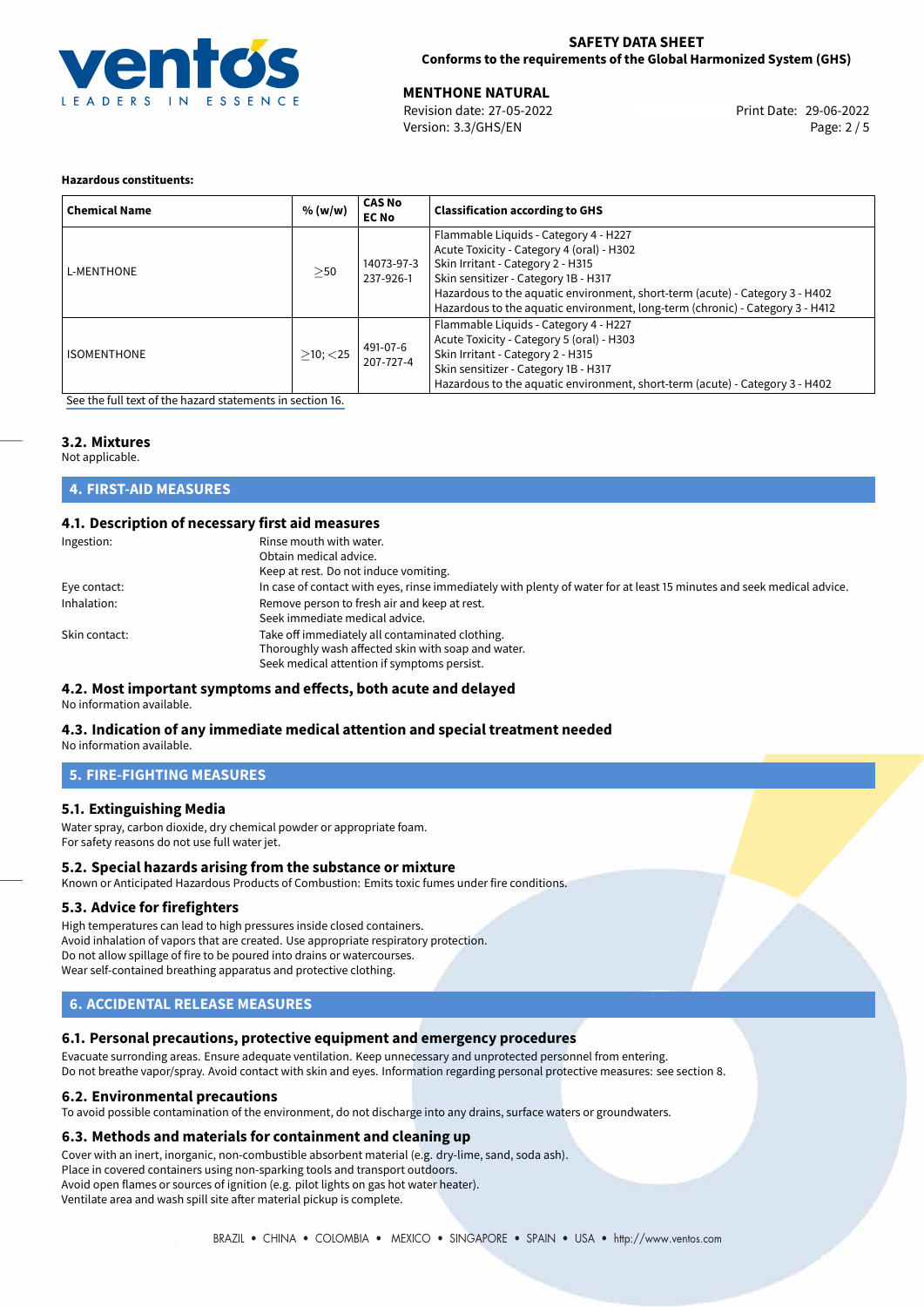

**MENTHONE NATURAL**<br>
Revision date: 27-05-2022 **And Contain the Case of Print Date: 29-06-2022** Version: 3.3/GHS/EN Page: 3 / 5

## **6.4. Reference to other sections**

Information regarding exposure controls, personal protection and disposal considerations can be found in sections 8 and 13.

### **7. HANDLING AND STORAGE**

#### **7.1. Precautions for safe handling**

Do not store or handle this material near food or drinking water. Do not smoke. Avoid contact with the eyes, skin and clothing. Wear protective clothing and use glasses. Observe the rules of safety and hygiene at work. Keep in the original container or an alternative made from a compatible material.

## **7.2. Conditions for safe storage, including any incompatibilities**

Store in tightly closed and preferably full containers in a cool, dry and ventilated area, protected from light. Keep away from sources of ignition (e.g. hot surfaces, sparks, flame and static discharges). Keep away from incompatible materials (see section 10).

#### **7.3. Specific end use(s)**

No information available.

## **8. EXPOSURE CONTROLS AND PERSONAL PROTECTION**

#### **8.1. Control parameters**

Components with occupational exposure limits: None known.

#### **8.2. Exposure controls**

Measures should be taken to prevent materials from being splashed into the body. Provide adequate ventilation, according to the conditions of use. Use a mechanical exhaust if required.

#### **8.3. Individual protection measures, such as personal protective equipment**

| Eye/Face protection:             | Chemical safety goggles are recommended. Wash contaminated goggles before reuse.                                                      |  |  |  |
|----------------------------------|---------------------------------------------------------------------------------------------------------------------------------------|--|--|--|
| Hand Protection:                 | Chemical-resistant gloves are recommended. Wash contaminated gloves before reuse.                                                     |  |  |  |
| Body protection:                 | Personal protective equipment for the body should be selected based on the task being performed and the risks<br>involved.            |  |  |  |
| Respiratory Protection:          | In case of insufficient ventilation, use suitable respiratory equipment.                                                              |  |  |  |
| Environmental exposure controls: | Emissions from ventilation or process equipment should be checked to ensure they comply with environmental<br>protection legislation. |  |  |  |
|                                  | In some cases, filters or engineering modifications to the process equipment will be necessary to reduce emissions to                 |  |  |  |
|                                  | acceptable levels.                                                                                                                    |  |  |  |

## **9. PHYSICAL AND CHEMICAL PROPERTIES**

#### **9.1. Information on basic physical and chemical properties**

| Appearance:                                | Liquid                    |  |
|--------------------------------------------|---------------------------|--|
| Colour:                                    | Conforms to standard      |  |
| Odour:                                     | Conforms to standard      |  |
| Odour theshold:                            | Not determined            |  |
| pH:                                        | Not determined            |  |
| Melting point/freezing point:              | Not determined            |  |
| Boling point/boiling range $(^{\circ}C)$ : | Not determined            |  |
| Flash point:                               | $85^{\circ}$ C            |  |
| Evaporation rate:                          | Not determined            |  |
| Flammability:                              | Not determined            |  |
| Lower flammability/Explosive limit:        | Not determined            |  |
| Upper flammability/Explosive limit:        | Not determined            |  |
| Vapour pressure:                           | Not determined            |  |
| Vapour Density:                            | Not determined            |  |
| Density:                                   | $0,89-0,901$ g/mL (20°C)  |  |
| Relative density:                          | $0,89 - 0,901(20°C)$      |  |
| Water solubility:                          | <b>INSOLUBLE IN WATER</b> |  |
| Solubility in other solvents:              | SOLUBLE IN ETHANOL        |  |
| Partition coefficient n-octanol/water:     | Not determined            |  |
| Auto-ignition temperature:                 | Not determined            |  |
| Decomposition temperature:                 | Not determined            |  |
| Viscosity, dynamic:                        | Not determined            |  |
|                                            |                           |  |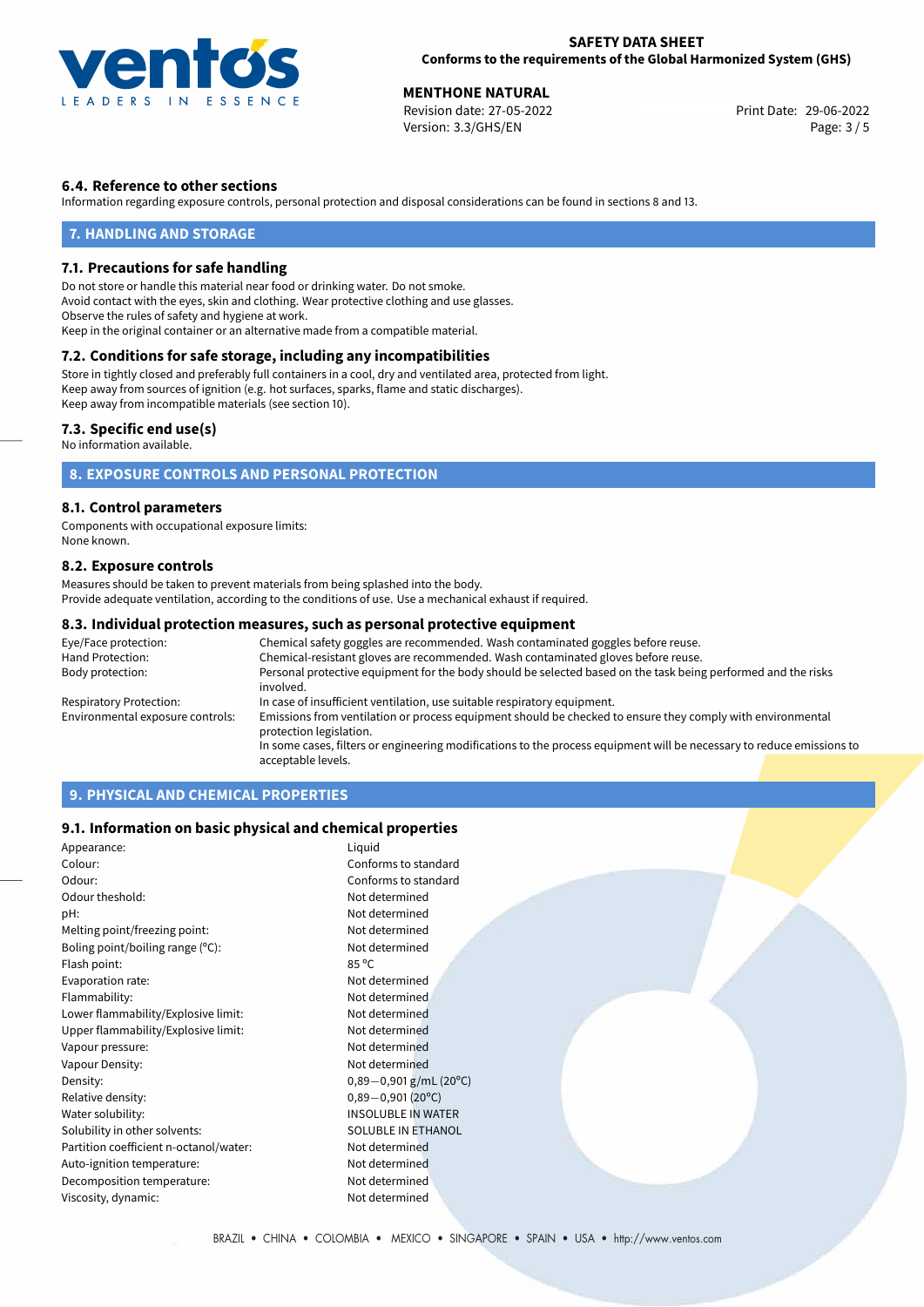

**MENTHONE NATURAL**<br>
Revision date: 27-05-2022 **And Contain the Case of Print Date: 29-06-2022** Version: 3.3/GHS/EN Page: 4 / 5

| Viscosity, kinematic: |  |
|-----------------------|--|
| Explosive properties: |  |
| Oxidising properties: |  |

Not determined Not determined NONE EXPECTED

## **10. STABILITY AND REACTIVITY**

#### **10.1. Reactivity**

No hazardous reactions if stored and handled as prescribed/indicated.

#### **10.2. Chemical stability**

The product is stable if stored and handled as prescribed/indicated.

#### **10.3. Possibility of hazardous reactions**

No hazardous reactions if stored and handled as prescribed/indicated.

#### **10.4. Conditions to Avoid**

Conditions to Avoid: Excessive heat, flame or other ignition sources.

#### **10.5. Incompatible materials**

Avoid contact with strong acids and bases and oxidizing agents.

#### **10.6. Hazardous decomposition products**

During combustion may form carbon monoxide and unidentified organic compounds.

## **11. TOXICOLOGICAL INFORMATION**

| <b>Acute toxicity</b>             | Harmful if swallowed.                                                     |
|-----------------------------------|---------------------------------------------------------------------------|
| <b>Skin corrosion/irritation</b>  | Causes skin irritation.                                                   |
| Serious eye damage/irritation     | Based on the data available, the criteria for classification are not met. |
| Respiratory or skin sensitisation | May cause an allergic skin reaction.                                      |
| Germ cell mutagenicity            | Based on the data available, the criteria for classification are not met. |
| <b>Carcinogenicity</b>            | Based on the data available, the criteria for classification are not met. |
| Reproductive toxicity             | Based on the data available, the criteria for classification are not met. |
| <b>STOT-single exposure</b>       | Based on the data available, the criteria for classification are not met. |
| <b>STOT-repeated exposure</b>     | Based on the data available, the criteria for classification are not met. |
| Aspiration hazard                 | Based on the data available, the criteria for classification are not met. |

## **12. ECOLOGICAL INFORMATION**

#### **12.1. Toxicity**

**Assessment:** Harmful to aquatic life with long lasting effects. **Experimental/calculated data:** No information available.

## **12.2. Persistence and degradability**

No information available.

## **12.3. Bioaccumulative potential**

No information available.

#### **12.4. Soil mobility** No information available.

### **12.5. Other adverse effects**

See also sections 6, 7, 13 and 15 Do not allow to get into waste water or waterways.

## **13. DISPOSAL CONSIDERATIONS**

#### **13.1. Waste treatment methods**

Dispose of in accordance with national and local environmental regulations.